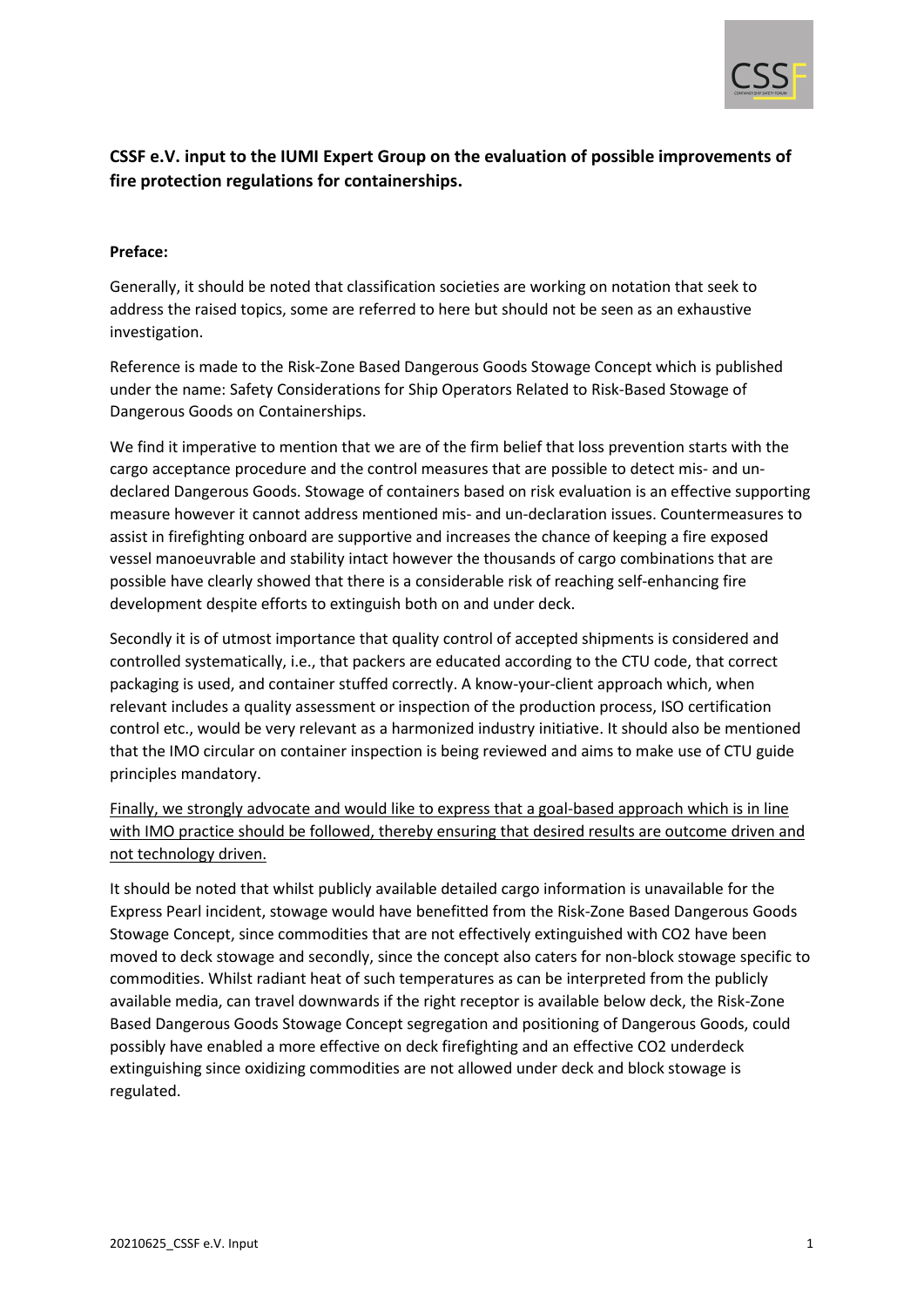

### **1. What can be done to improve the fire detection in a container cargo under deck?**

- Fitting of thermal detectors / temperature (CO2, humidity) sensors (possibly batteryless and wireless), sample smoke extraction with reduced response time, laser smoke detection with alarms in case of threshold temperature violation.
	- (For example DNV Enhanced fire detection notation FCS(FD) requires enhanced smoke and heat detection systems installed in all cargo holds)
- CFD (Computational Fluid Dynamics) testing may support the set-up of sensors/detectors.
- Fitting CCTV systems (thermal/optical imaging) within the cargo area under deck to detect any abnormalities and continuous observation (possibly automated, AI).

### **2. What can be done to improve the fire detection in a container cargo on deck?**

- Fitting of thermal detectors / temperature sensors (possibly batteryless and wireless) for continuous measuring of surface temperature, laser smoke detection
- Fitting CCTV systems (thermal/optical imaging) within the cargo area on deck to detect any abnormalities and continuous observation (possibly automated, AI). (For example FCS(FD) requires installation of camera-based on-deck heat (fire) detection system)

### **3. What can be done to enable a more precise and quick fire localisation?**

Fitting of thermal detectors / temperature sensors (batteryless), laser smoke detection. E.g. scanning entire deck with thermal sensors permanently installed in high-up positions such as funnel, bridgewing, wheelhouse top.

(For example a notation or solution similar to Enhanced fire detection with container identification FSC  $(FD+))$ 

- Fitting CCTV systems (thermal/optical imaging) within the cargo area (on and under deck) to detect any abnormalities and continuous observation (possibly automated, AI). However fixed installations are prone to damage during discharge and loading of cargo, therefore mobile equipment solutions would seem to be a good possibility
- Minimum number of handheld thermal scanners/cameras as a part of the standard firefighting equipment.
- Risk evaluation based: Equip containers with high risk cargo on the outside e.g. with dataloggers, install systems on board that gather this data and trigger alarms in case of fire.

# **4. What can be done to compensate the deficiencies of CO2 with regard to smothering a fire in a container stow under deck?**

- Automated operation (closing) of mechanical and natural ventilation
- A risk evaluation based approach such as the Risk-Zone Based Dangerous Goods Stowage Concept where only Dangerous Goods that can effectively be extinguished with existing Fixed Fire Fighting CO2 solutions, is stowed under deck.
- There are many cargoes that will flare up again once CO2 begins to dissipate where for only cargoes that can effectively be extinguished permanently should be placed under deck, similarly all oxidizing cargoes should be placed on deck only.
- But also: In addition to CO2 as a fire-fighting medium, sprinkler system could be fitted inside cargo holds (as hatch covers on container vessels are not airtight, efficiency of CO2 as an extinguishing agent remains questionable).
- General considerations to hatch coaming effectiveness could be relevant as well as inspection program.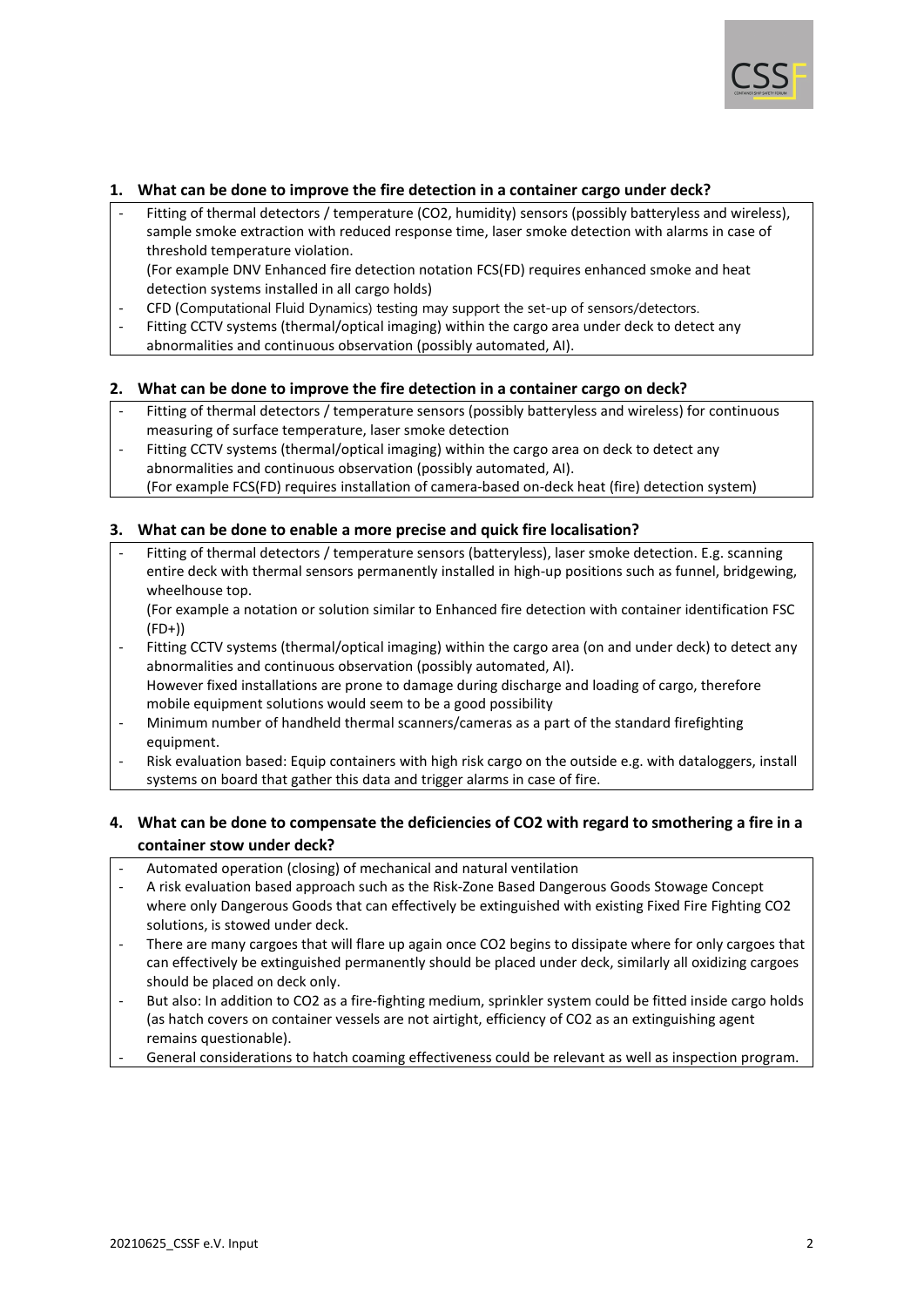

# **5. What can be done to improve the confinement of a fire in containers under deck to the particular cargo hold?**

- Enhanced detection
- Mandatory fire protection and fireproof insulation of electric wires.
- Sprinkler/flooding systems
- A notation or solution similar to DNV Fire-fighting notation FCS(FF) could be considered. The notation requires a permanently installed cooling system to be installed in all cargo holds. The cooling system shall consist of water spray nozzles, fixed supply piping system and remotely operated stop valves. Further defined requirement that the cooling system shall be able to distribute water uniformly on the upper surfaces of all top (under deck) containers and underside surfaces and open supporting structure of the hatch covers.

# **6. What can be done to improve the confinement of a fire in containers on deck to the particular bay or section thereof?**

- Enhanced detection
- Mandatory fitting of remote controlled fixed/semi portable type water monitors / hypermist systems in crossbays / on lashing bridges on new ships (portable water monitors, have their own limitations related to carrying heavy fire-fighting equipment to the site of fire).
- Firefighting equipment to reach and fight fires inside containers in the top tiers (e.g. Hydro Pen)
- The Risk-Zone Based Dangerous Goods Stowage Concept does not allow Dangerous Goods to be stowed next to accommodation or engine room, minimum 40' separation is required. The 40' gives crew an improved distancing when on-deck firefighting and improves successful fire extinguishing before breaching accommodation and engine room access.

# **7. What can be done to improve active firefighting on deck bearing in mind reduced crew and local conditions?**

- Early detection
- Mandatory fitting of remote controlled fixed/semi portable type water monitors / hypermist systems in crossbays / on lashing bridges on new ships (portable water monitors, have their own limitations related to carrying heavy fire-fighting equipment to the site of fire).
- Higher/additional pump capacity/pressure for effective cooling
- The Risk-Zone Based Dangerous Goods Stowage Concept provides distancing to the fire and increases possibility of firefighting with adequate distance and without exposure to direct heat radiation.
- Firefighting equipment to reach and fight fires inside containers in the top tiers (e.g. Hydro Pen)
- Additional SCBAs and compressors
- Additional (enhanced) Fireman's outfits
- Additional hoses
- (Mandatory) more realistic training scenarios

### **8. What can be done to protect vital ship structures under deck and on deck from excessive heat?**

- Water curtains / sprinkler systems (additional firefighting equipment on such as fixed or portable water monitors on deck can provide extra water curtains between bay areas and once installed does not need permanent manning).
- The Risk-Zone Based Dangerous Goods Stowage Concept is designed to protect hull integrity, vessel stability and vessel manoeuvrability. It should be considered to imbed the Risk-Zone Based Dangerous Goods Stowage Concept in SOLAS and the IMDG Code as mandatory DG Stowage.
- As the engine room is vital for the safe running and continuity of firefighting on board, it must be protected from a fire in the adjoining cargo holds by fireproof insulated bulkheads (heat from the engine room should also not be allowed to spread to the adjoining cargo holds, which could contain cargo sensitive to heat).
- Cofferdams around LNG fuel tanks